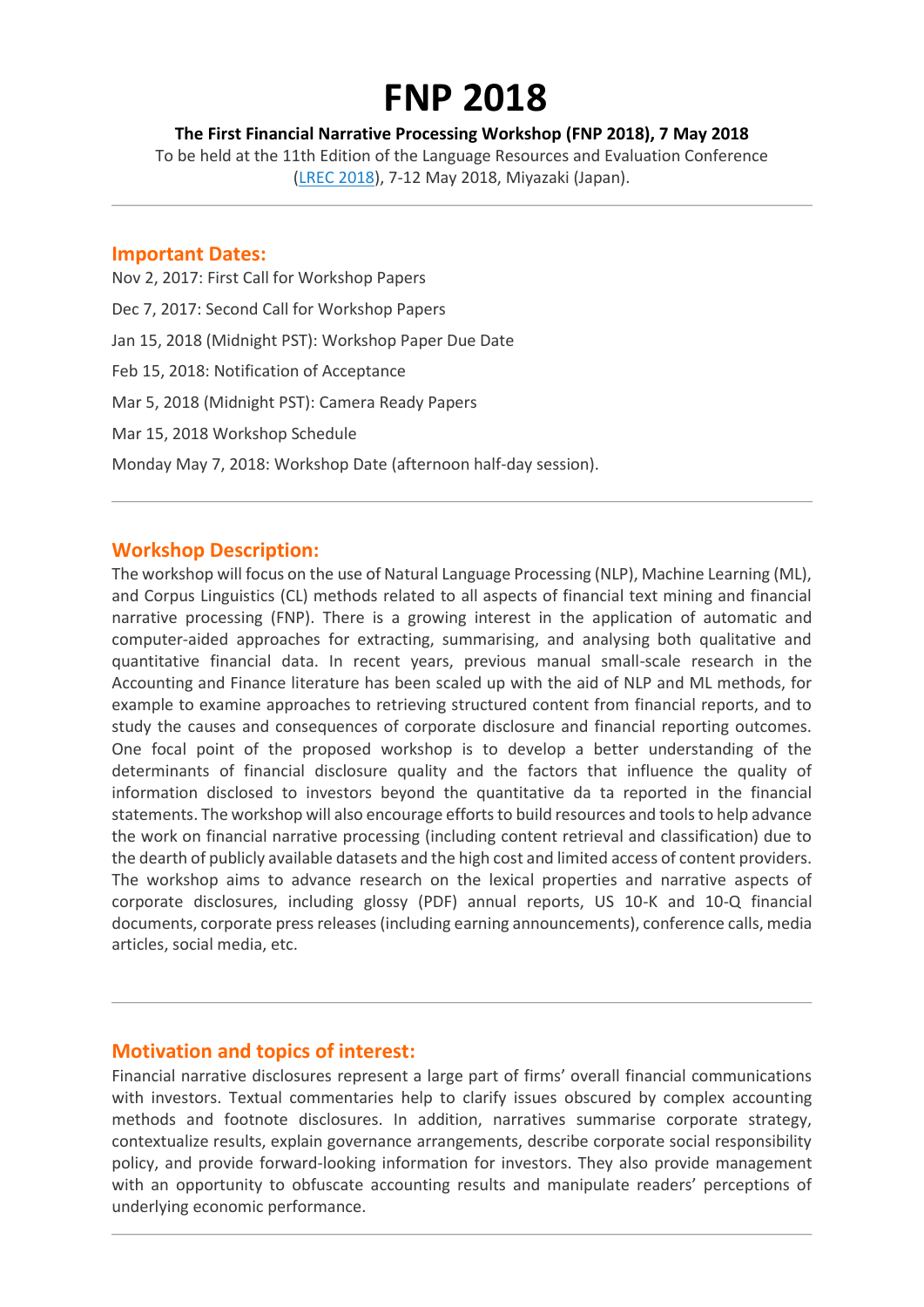# **Organising Committee:**

**General Chairs:** Dr [Mahmoud](http://www.lancaster.ac.uk/staff/elhaj) El-Haj, and Dr Paul [Rayson](http://www.lancaster.ac.uk/staff/rayson/) (SCC, Lancaster University, UK) **Program Chair:** Prof Steve [Young](http://www.lancaster.ac.uk/lums/people/steven-young) (LUMS, Lancaster University, UK) **Publication Chair:** [Andrew](http://www.research.lancs.ac.uk/portal/en/people/andrew-moore(db19f815-4ab9-431f-814c-746f2fce5cc1).html) Moore (SCC, Lancaster University, UK) **Publicity Chairs:** Prof [Stefan](http://www.stefan-evert.de/) Evert (CS, Friedrich-Alexander-Universität Erlangen-Nürnberg, Germany), and Dr [Catherine](http://www.lancaster.ac.uk/lums/people/catherine-salzedo) Salzedo (LUMS, Lancaster University, UK)

# **Call for Papers**

We invite submissions on topics that include, but are not limited to, the following:

- Applying core technologies on financial narratives: morphological analysis, disambiguation, tokenization, POS tagging, named entity detection, chunking, parsing, semantic role labelling, sentiment analysis, document quality and advanced readability metrics etc.
- Financial narratives resources: dictionaries, annotated data, tools and technologies etc.
- Given the international nature of LREC, we particularly welcome FNP papers reporting non-English and multilingual research, describing the different regulatory regimes within which companies operate internationally.

Submissions may include work in progress as well as finished work. Submissions must have a clear focus on specific issues pertaining to the financial narrative processing whether it is English or multilingual. Descriptions of commercial systems are welcome but authors should be willing to discuss the details of their work. Dual submissions should be disclosed at time of submission.

# **Identify, Describe and Share Your LRs:**

When submitting a paper from the START page, authors will be asked to provide essential information about resources (in a broad sense, i.e. also technologies, standards, evaluation kits, etc.) that have been used for the work described in the paper or are a new result of your research.

Moreover, ELRA encourages all LREC authors to share the described LRs (data, tools, services, etc.) to enable their reuse and replicability of experiments (including evaluation ones)

Describing your LRs in the LRE Map is now a normal practice in the submission procedure of LREC (introduced in 2010 and adopted by other conferences). To continue the efforts initiated at LREC 2014 about "Sharing LRs" (data, tools, web-services, etc.), authors will have the possibility, when submitting a paper, to upload LRs in a special LREC repository. This effort of sharing LRs, linked to the LRE Map for their description, may become a new "regular" feature for conferences in our field, thus contributing to creating a common repository where everyone can deposit and share data.

As scientific work requires accurate citations of referenced work so as to allow the community to understand the whole context and also replicate the experiments conducted by other researchers, LREC 2018 endorses the need to uniquely Identify LRs through the use of the International Standard Language Resource Number (ISLRN, [www.islrn.org\)](http://www.islrn.org/), a Persistent Unique Identifier to be assigned to each Language Resource. The assignment of ISLRNs to LRs cited in LREC papers will be offered at submission time.